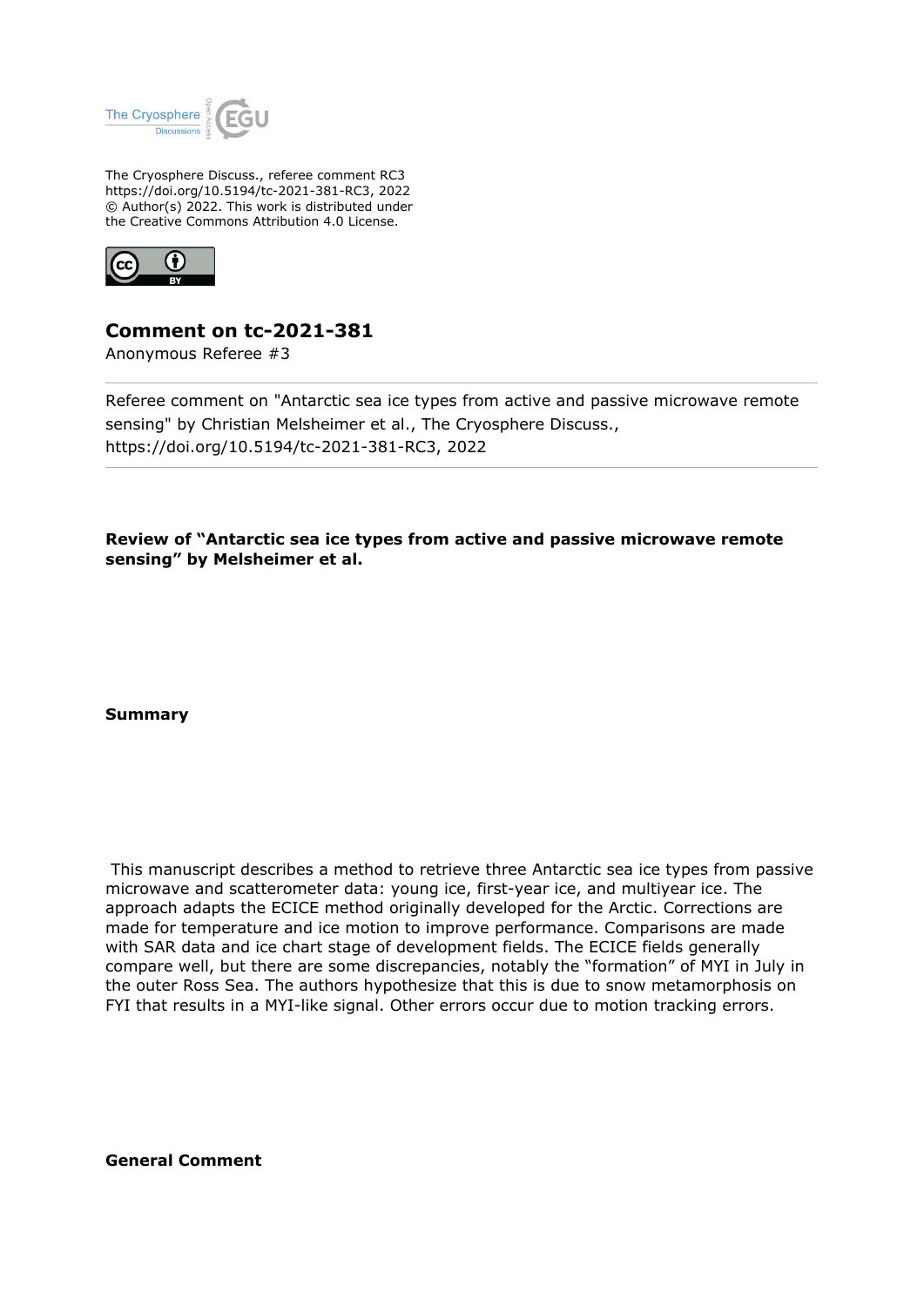An Antarctic MYI data product is a great contribution. As the authors note, it is challenging to create such a product. The general approach here is a good one. The authors adapt the ECICE method that has been successful in the Arctic. The method appears to work well based on initial comparison with SAR and stage of development ice charts. The comparisons are generally qualitative in nature. I think that at this point, introducing a new method, this is okay. It is hoped that the authors will follow up this work with more quantitative comparisons to develop statistical error estimates. And it is hoped that the data set is expanded to a longer time series in future work. One thing that would help with the qualitative comparisons is if the SoD images could be custom made with a color scale indicating only the three ECICE ice types. This is discussed further in the comments below. But I'm not sure how feasible or easy this would be with the SoD fields. So, I don't think this is essential, though it would make the results easier to interpret. The other issues are all quite minor. The writing is good and the figures are otherwise well done. I recommend acceptance after minor revisions.

Specific Comments (by line number):

51: One reason why most MYI is in the Weddell Sea is that the gyre that transports MYI away from the coast to the north and northwest also transports in ice from the north and northeast. This is seasonal ice that gets transport into the Weddell, where it compacts along the ice shelve and Antarctic Peninsula and, along with less solar insolation and colder temperatures, allows that FYI to survive into MYI. This seems a salient point to make here as it is the mechanism to form MYI.

90-92: No SSMIS sensor data are used?

174: How is the "beginning of the cold season" defined? Is it the minimum total extent? But at the minimum, there may be regional gains and regional ice losses occurring (the minimum marks when the gains start to outpace the losses). Ideally, you would use the minimum at given grid cell or at least regionally.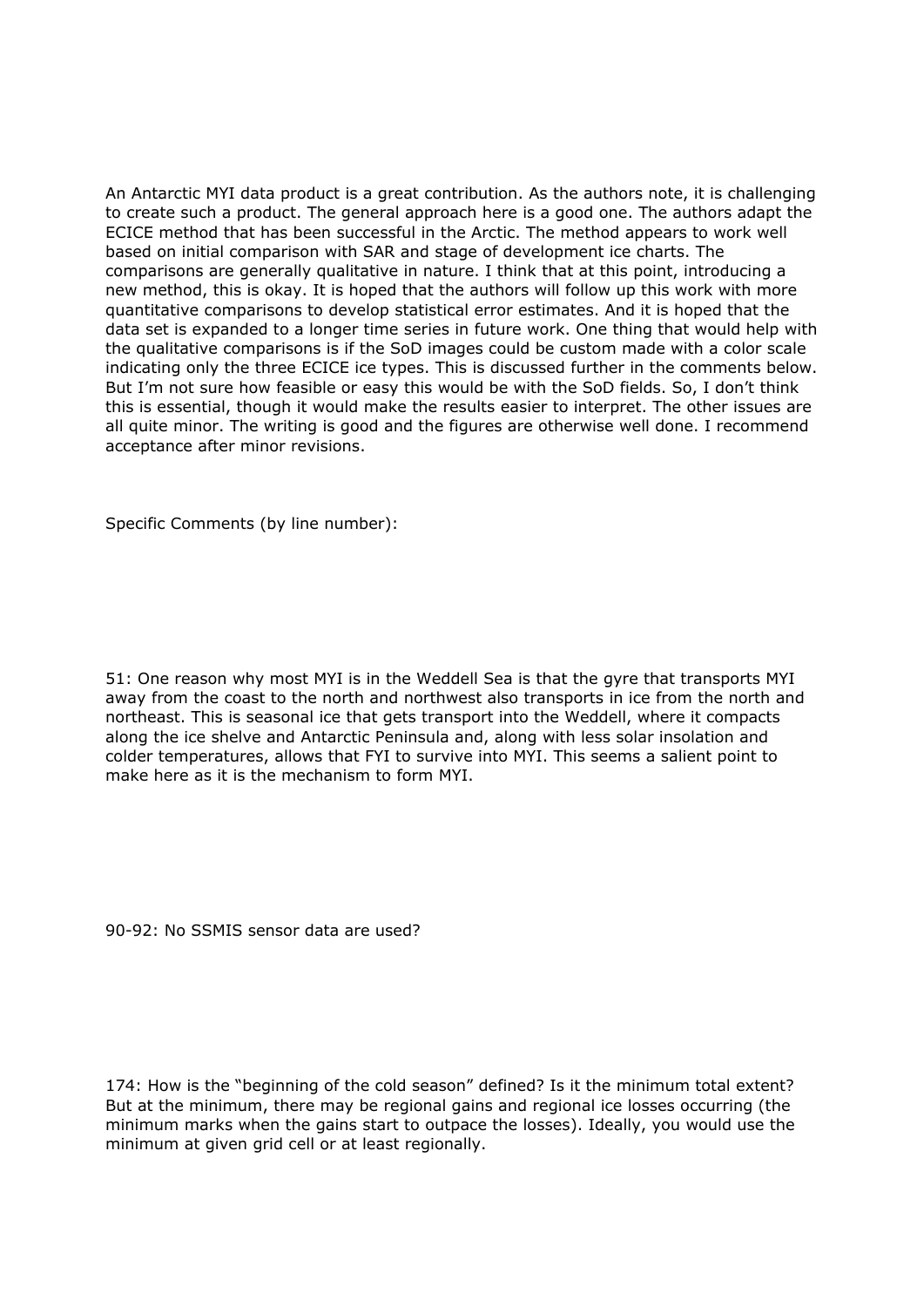187: How accurate are the ECMWF 2 m temperatures over the sea ice? There are several coastal stations that I assume provide observations, but over the sea ice, the observations are quite sparse, with few buoys (compared to the Arctic). It is reasonable to use ECMWF as that is what is available and better than nothing. But I think a mention on potential uncertainty is worthwhile here.

188-189: And likewise for the ice motions. Antarctic motions typically have higher errors because of the variability of the ice (flooding ice, etc.) and lack of buoy validation. Again, don't need to go into great detail, but a comment on the uncertainty would be helpful.

234-235: In what format are the SoD charts provided? It seems they are used here merely qualitatively. If they are just images, that makes sense. But if they are in some sort of data format (e.g., GeoTIFF), they could be used to do some quantitative comparison with the ECICE. And also, as noted below, they could be manipulated to consolidate the different ice classes into the main three with a clear color scale to more easily visually compare with ECICE.

236, Figure 2: This figure seems a bit odd and confusing to me. It seems like there are two SAR images overlaid on the ECICE image. But they overlay, so block the ECICE. Once can see some continuity, so the performance looks reasonable, but it seems odd to show only one figure with one or the other (SAR or ECICE). The ECICE color scale seems to have several more gradations than the 5 indicated in the legend. The legend color scale should match the colors plotted. It seems like creating a two-panel image – one with the ECICE and one with the SAR images and then overlay the contours on both – would be clearer?

239, Figure 3: I guess it is okay to have the SoD color scale in the Appendix – at least the authors acknowledge that it isn't legible in the figure. But ideally, a better color scale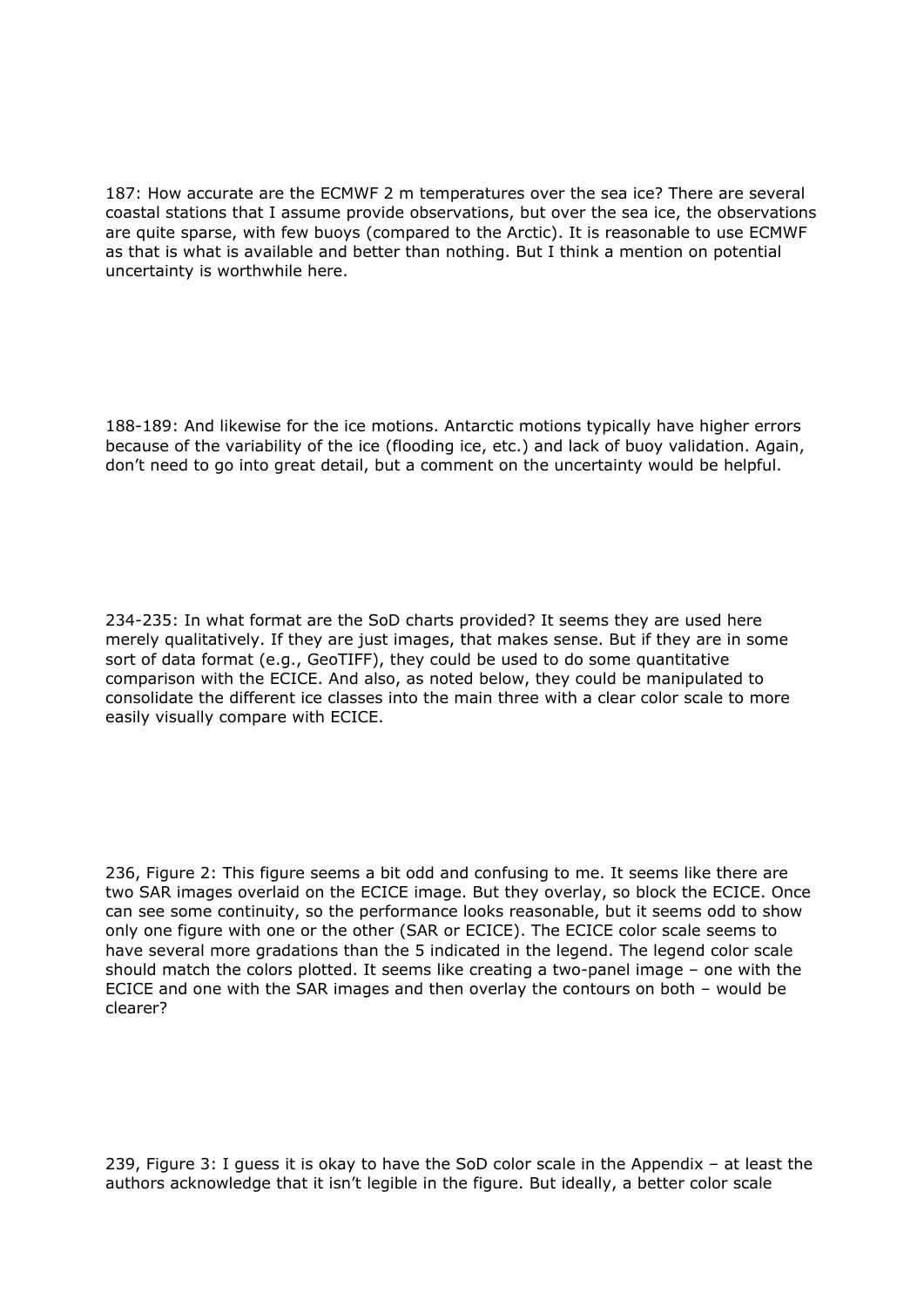would be included/added to the figure. And it's clear that the SoD figure has more categories than the ECICE, so it is a bit hard to directly compare, though the overall patterns are clear. It would be more work, but if it were possible to actually take the SoD and create a custom plot with the SoD categories combined into the three ECICE categories, that would be quite helpful.

267, Figure 5: As for Figure 3, it would be nice to have SoD in a simplified form with all types consolidated into the three ECICE types and with a color scale legend provided with the figure.

**Minor Comments (by line number):**

45: I've seen "snow-ice" with a dash to connect the two nouns and denote a unique type. But this is perhaps simply more of an editorial/style decision.

114: Typo, "cost" not "coast"

174: Not sure why the ASI reference is given as a footnote? If that is The Cryosphere style guideline, I guess that's okay, but in my view, datasets should generally be cited as regular references.